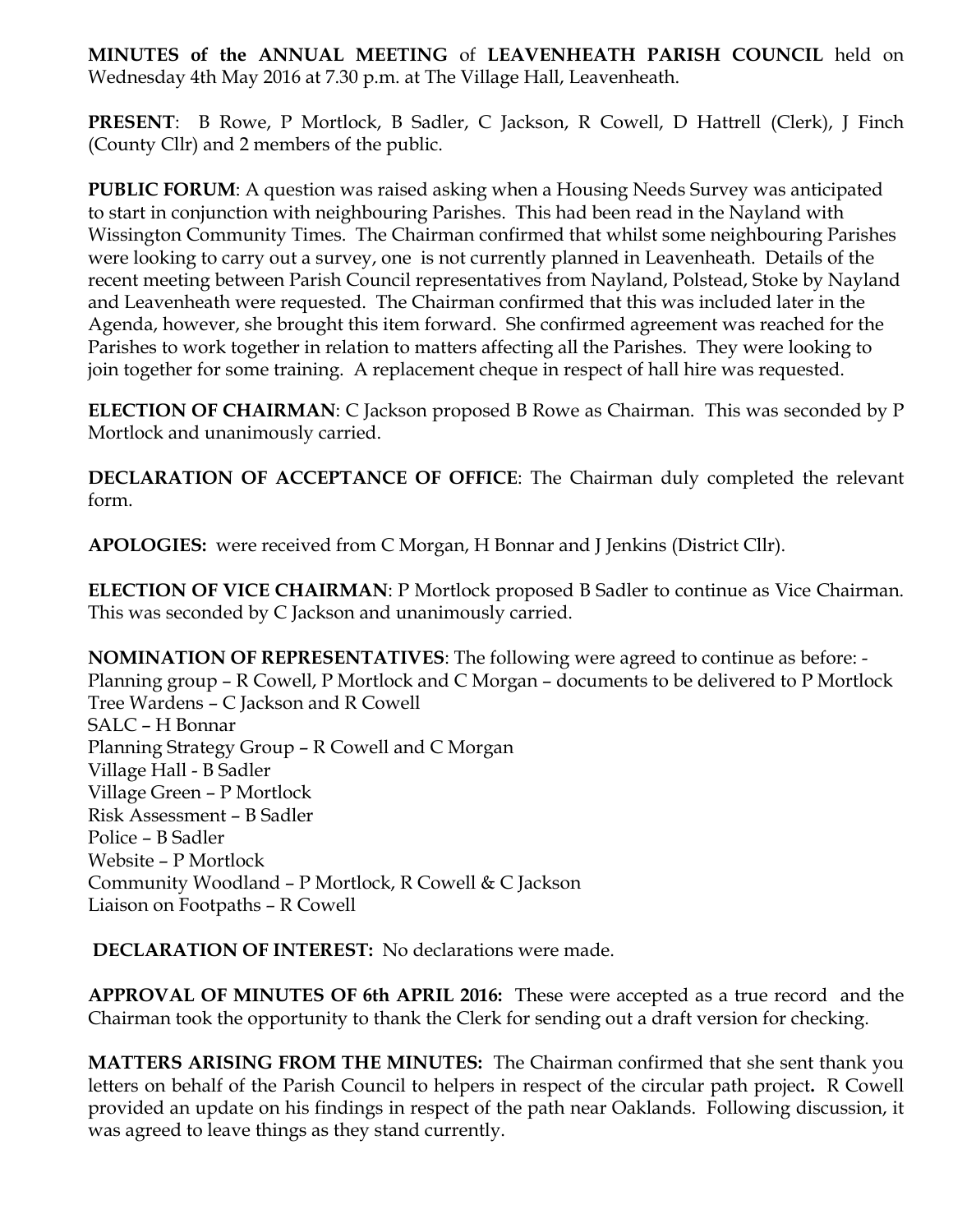**BABERGH DISTRICT COUNCIL REPORT:** A report from J Jenkins (District Cllr) had been circulated to members ahead of the meeting. She had confirmed at their Annual Council meeting at the end of April Peter Burgoyne was voted in as Chairman of the Council and Peter Beer as Vice Chairman. Simon Barrett remains as Deputy Leader and she remains Leader of the Council. At the recent Community Achievement Awards Ceremony, Maggie at Leavenheath SESAW won a very deserving award for all her work with animals over the years, it was a very well supported application and the Judges gave it top marks. Devolution carries on at a pace with work streams now in place to go into the fine details of the bid. Ministers have confirmed that despite Cambridge trying to get their own Bid there is only one deal on the table for East Anglia which is Cambridge, Peterborough, Norfolk and Suffolk. Their Chief Executive is leaving to take up a position with Kingston on Thames authority, they wish her well and she leaves Babergh and Mid Suffolk in a good position to attract high calibre applicants.

**POLICE REPORT**: No report had been provided and it was agreed to establish whether we would have Police attendance at the Annual Parish Meeting - **Action Clerk**.

**SUFFOLK COUNTY COUNCIL REPORT:** County Councillor J Finch attended and reported as follows:-

# Ø**Suffolk continues upward trend towards national education excellence**

Continuing to improve Suffolk's schools and ensuring excellence in their leadership and governance are two key parts of the Raising the Bar programme to ensure every child in Suffolk can reach their full potential. The increasing number of Teaching Schools and highly qualified school leaders demonstrates the action being taken by this administration to back this up.

We promised to tackle educational attainment in our manifesto and the upward trend continues; improvements in the quality of education in Suffolk have been reinforced by a further four schools achieving Teaching School status. This means that more than 260 school staff across the county are currently undertaking national qualifications in leadership.

The following schools have joined five others cross the county that have already been recognised as National Teaching Schools:

- Springfield Junior School (Ipswich Teaching Alliance)
- Bedfield CoEVC Primary School (Five Rivers Teaching School Alliance)
- Highfield Nursery and Castle Hill Infants (Ipswich)
- Debenham High School

The Teaching School Alliances are part of The School to School & Settings Support Partnership which will be the driving force across Suffolk leading a school led self-improvement system. Other partners include:

- Bury Schools Partnership
- SWISS Partnership (South West Ipswich Secondary Schools)
- Gipping Valley Partnership of Schools
- Diocese of St. Edmundsbury and Ipswich and the Local Authority

### Ø**Over 90% of Suffolk children get 1st choice of primary school**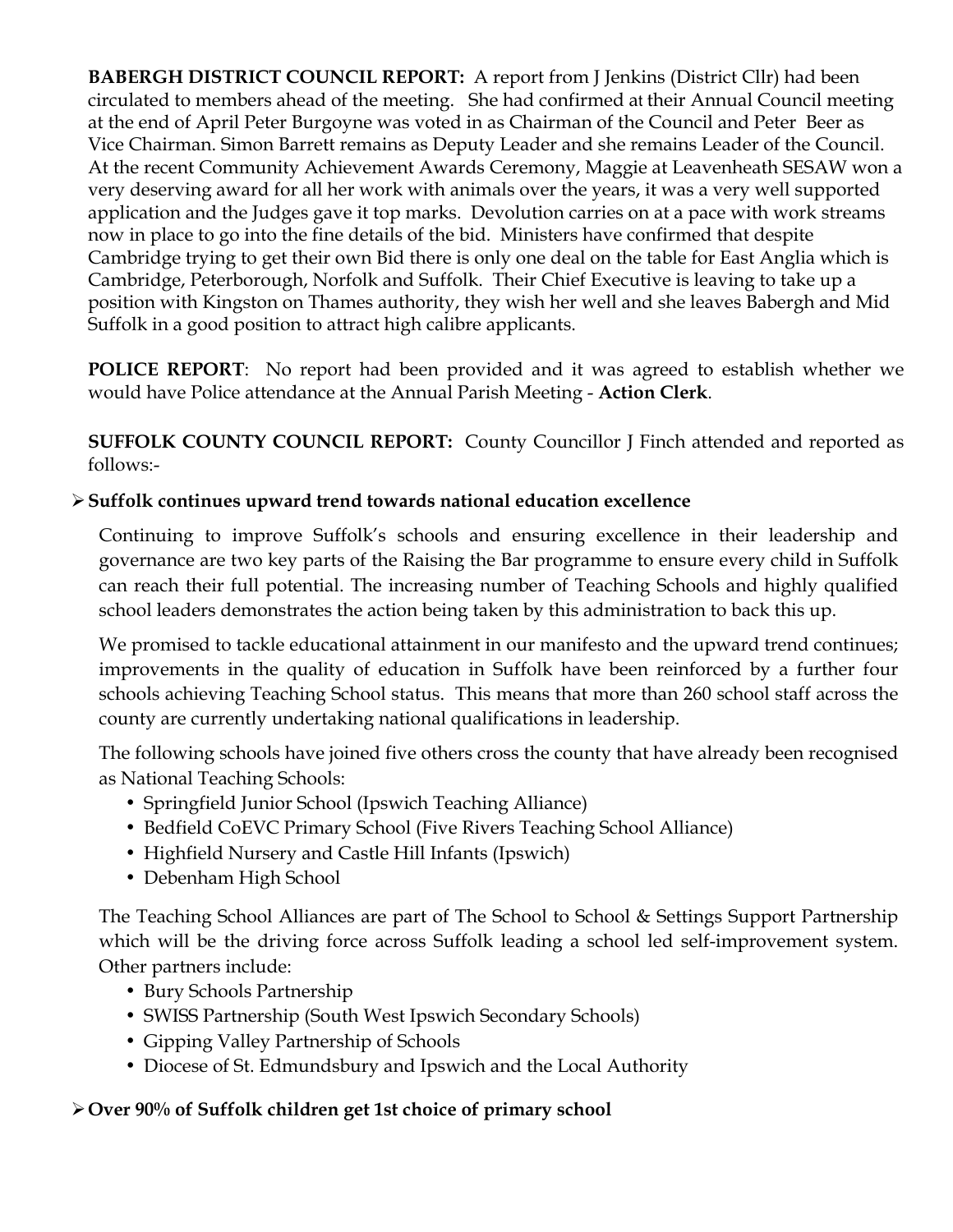At a time when many areas across the UK are facing real difficulties in sourcing sufficient primary school places, it is a real achievement that here in Suffolk we are able to give the majority of parents places for their children. In the majority of cases, we are able to allocate school places at the parents preferred schools.

In fact, almost 91% per cent of Suffolk children got their first choice of primary school this year and 97.5% got one of their three preferences. The percentage of children allocated their first preference has increased by 0.5% between 2015 and 2016. In total, 7920 applications for reception places were received by the county council, compared with 7928 who applied in 2015.

The county council has an excellent track record of offering places at preferred schools, using the application rules to offer school places. Chances of applications being unsuccessful increase when applications are submitted after the closing date, but there are some helpful FAQs to assist parents at: www.suffolk.gov.uk/offerday

# Ø**More Suffolk schools than ever now rated Good or Outstanding by Ofsted**

Testament to this administration's commitment to delivering real improvement in education standards, 80% of Suffolk's schools have now been rated Good or Outstanding by Ofsted in April 2016, an improvement of 6% compared to just 10 months ago, when 74% of schools were rated Good or Outstanding.

This represents really significant progress towards the county council's ambitious objective that all children in Suffolk can attend a Good or Outstanding school. Ensuring that every child can achieve their full potential is a key element of the Raising the Bar programme.

Schools in Suffolk are also improving twice as fast as those across the country as a whole. Over the same ten months, the percentage of Good or Outstanding schools nationally has only risen 3%, compared to Suffolk's 6%.

The 80% of schools figure related to all publicly funded schools in Suffolk with a current Ofsted judgement; as inspections are carried out on a continual basis, the number and percentage is therefore subject to constant change.

# Ø**Suffolk's young people star in new film about positive mental health**

The Mental Health Foundation estimates that 1 in 10 children and young people are affected by mental health problems; more children and young people are experiencing problems with their mental health today than 30 years ago and here in Suffolk, protecting the most vulnerable is at the very heart of everything we do.

A new film highlighting the experiences of young people dealing with emotional wellbeing and mental health has been produced by young people in Suffolk.

Finding the language to express how they are feeling, whilst overcoming any perceived stigma around mental health, are just two of the many challenges facing our young people today. The film has been designed to prompt discussion on the often taboo subject of mental health in the classroom and empowers young people to identify what support is available to them and to feel confident in this support should they need it.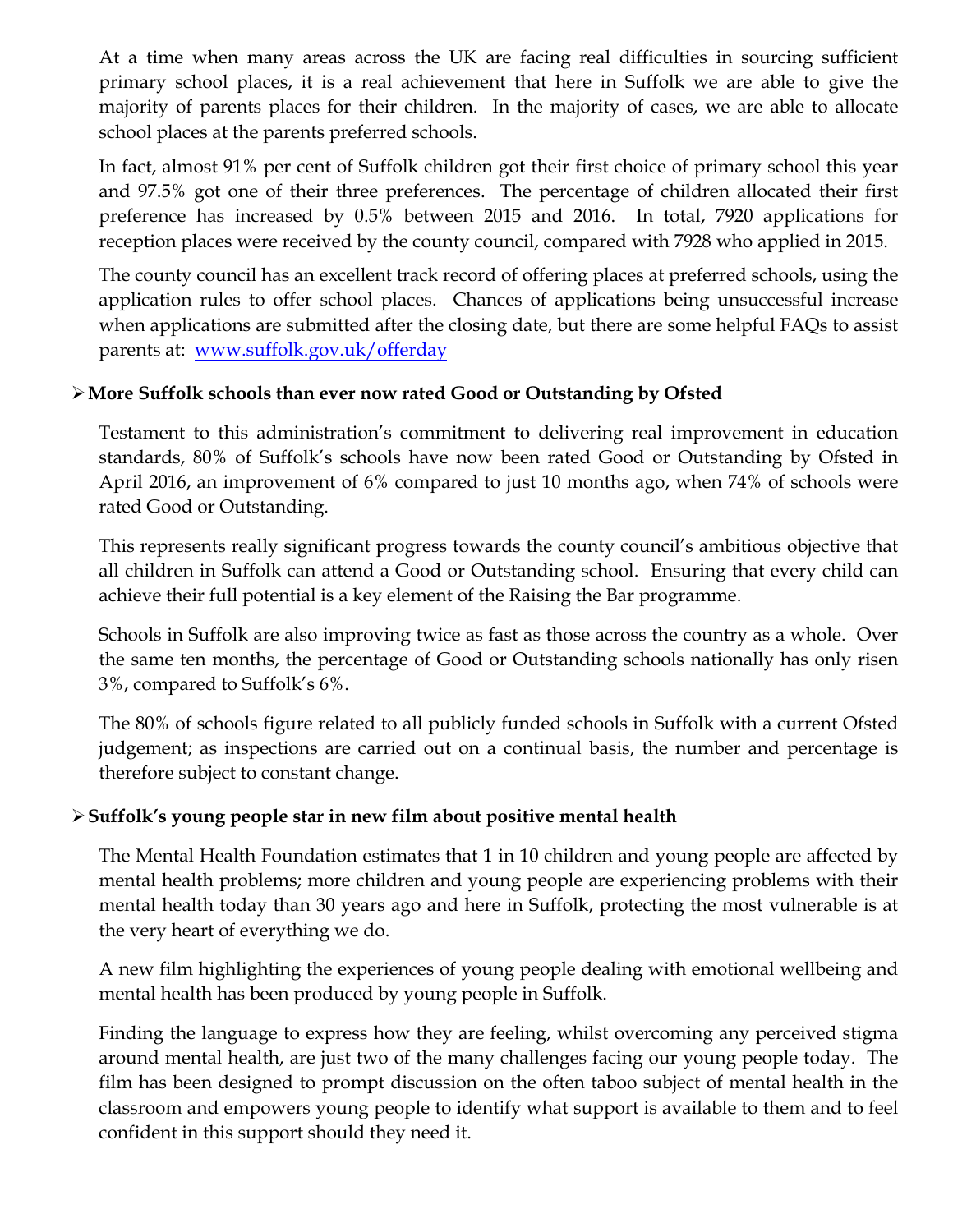*Mind. Your Language* has been scripted and developed by aspiring film-makers from Samuel Ward Academy in Haverhill, alongside representatives from Norfolk and Suffolk NHS Foundation Trust's (NSFT) Youth Council. Presented almost exclusively by young people and illustrated by personal stories, the film invites young people, teachers and parents to take up the subject and make simple pledges to tackle the stigma around mental health.

The first public screening took place at Haverhill Arts Centre on 19<sup>th</sup> April and the film will be shared widely throughout schools in Suffolk. It can be viewed at: www.healthysuffolk.org.uk

To make a pledge to support others, or to encourage discussion around the issues highlighted in the film, please take the time to visit: www.healthysuffolk.org.uk/projects/mind-your-language

Following his report, he confirmed having started to review the crossing with relevant officers. He advised against red tarmac, but more white lines and signage might be the way forward.

**VILLAGE HALL:** B Sadler confirmed the AGM was scheduled for the following week.

**CORRESPONDENCE:** The correspondence report was provided ahead of the meeting. R Cowell out-lined the on-going issues with the Church Path ditch. It was agreed for the Clerk to contact the owner in respect of the hedge cuttings and also to chase the Environment Agency about clearance of the ditch - **Action Clerk**. Members agreed for the Chairman to display posters from our MP.

**HIGHWAYS:** Items were raised in respect of highways improvements at Honey Tye and cars left for sale in the vicinity. The 30 mph sign as you exit the village towards Sudbury has been knocked - it was agreed for the Clerk to report to County Highways - **Action Clerk**.

**FINANCE:** The bank balances as at 4th May 2016 were **£25333.99** in the Community Account, **£15283.74** in the Reserve Account making a total of **£40617.73**.

#### **The following were authorised for payment: -**

| 1379 | 458.31 | Aon UK Ltd                 | PC Insurance                 |
|------|--------|----------------------------|------------------------------|
| 1380 | 400.86 | D K Hattrell               | Clerk's Salary               |
| 1381 | 94.08  | <b>Inland Revenue Only</b> | Clerk's ddtns & ERS NIC      |
| 1382 | 153.59 | <b>SCC</b> - Pension ACC   | Clerk's Pension              |
| 1383 | 36.00  | Leavenheath Village Hall   | Hall Hire replacement Cheque |
|      |        |                            |                              |

**Total £1142.84**

**VILLAGE GREEN:** P Mortlock confirmed the AGM was scheduled for 26th May.

**TREE WARDENS REPORT:** C Jackson confirmed he has been chasing County Highways in respect of necessary work to an oak tree in Old Road.

**IDEAS TO IMPROVE THE VILLAGE**: Nothing was raised.

**ANNUAL PARISH MEETING**: Final arrangements were made for the Annual Parish Meeting.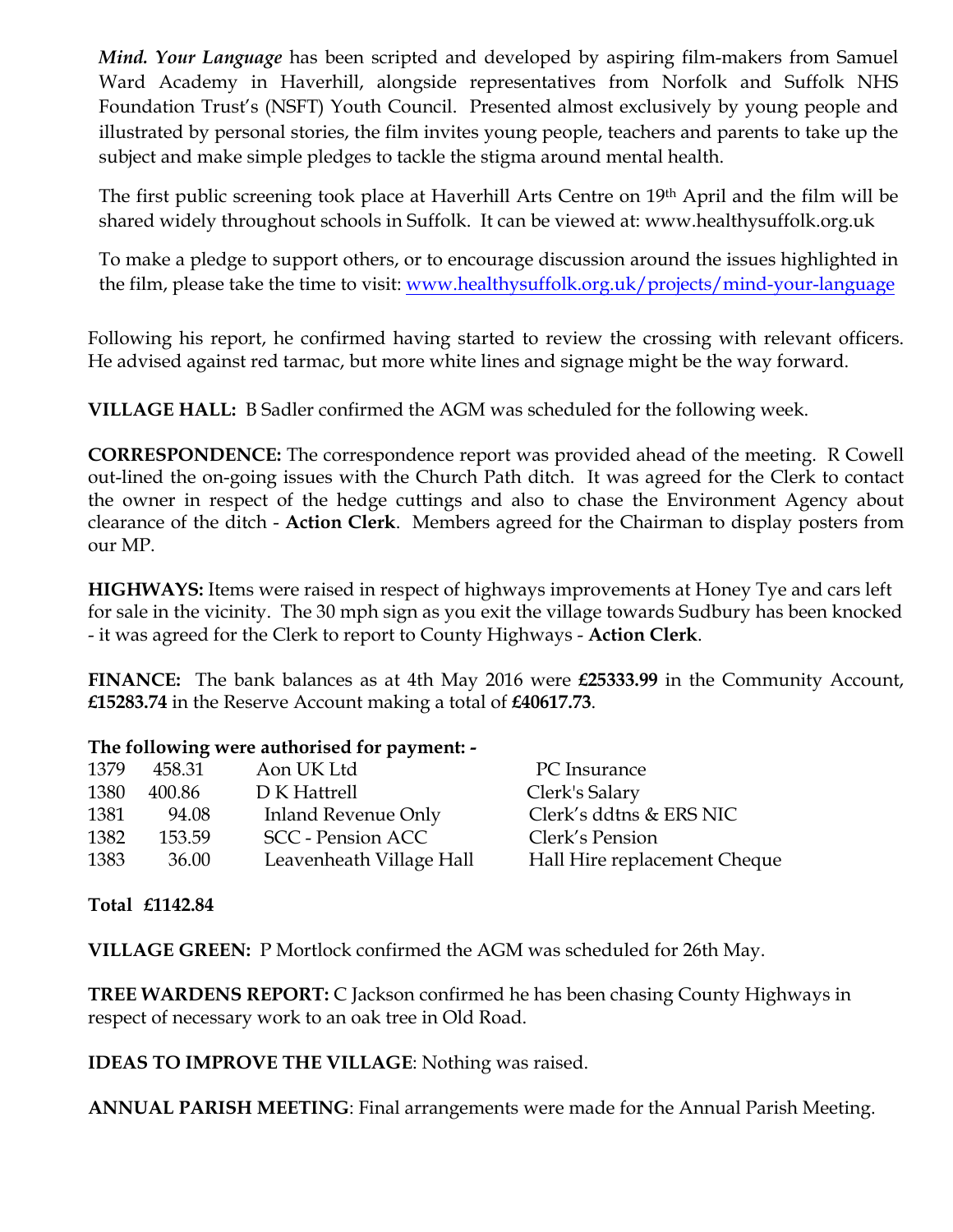**REPORTS AND QUESTIONS FROM CHAIRMAN AND MEMBERS**: A query from a nearby landowner to the Circular paths was outlined. P Mortlock confirmed the owl boxes are being monitored.

The meeting closed at **9.00 p.m.**

**Planning Meeting on 4th May 2016**

**Decisions reported from the Planning Authority: -**